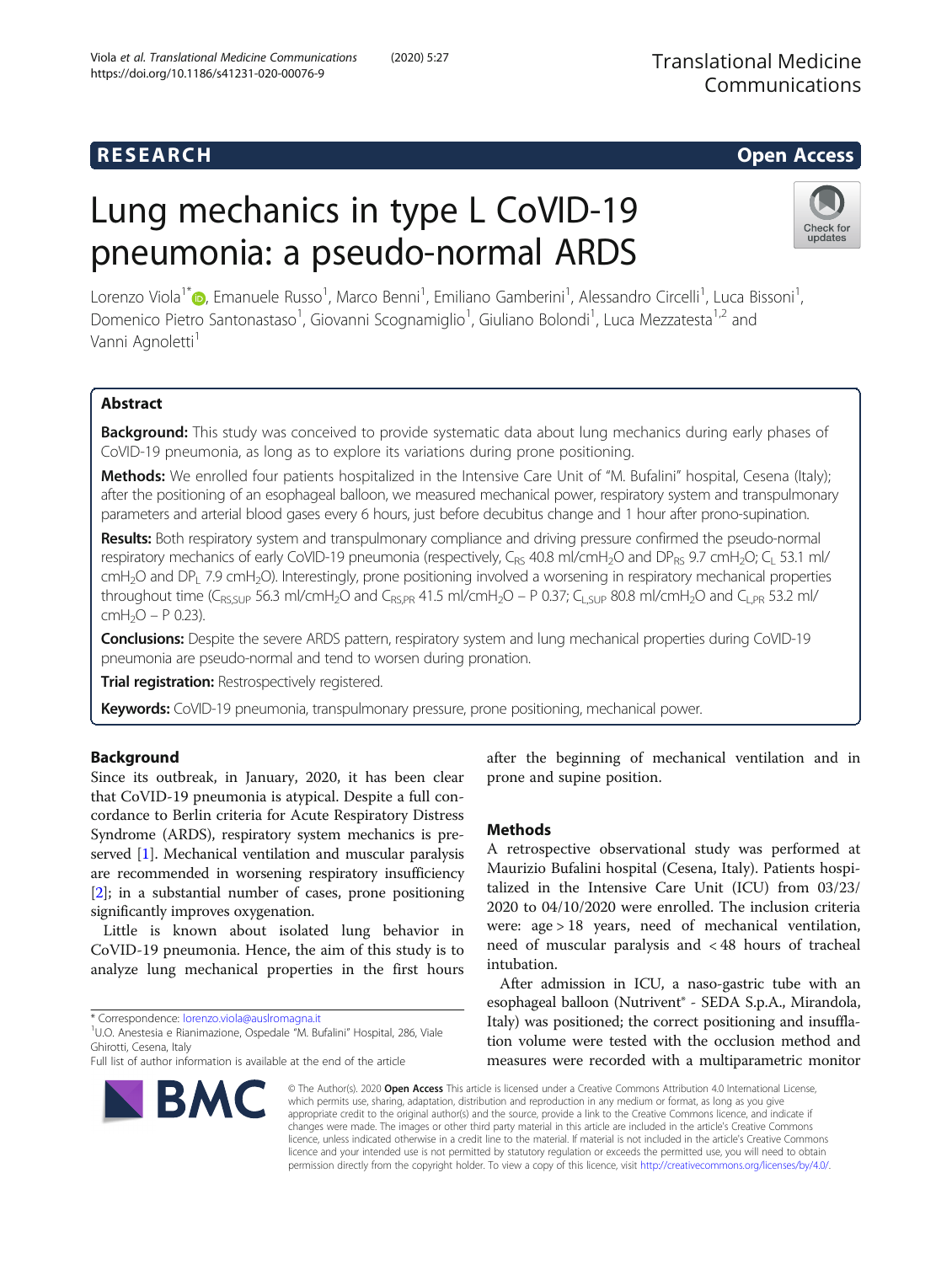connected to esophageal balloon and ventilator circuit (Optivent® – SEDA S.p.A., Mirandola, Italy).

Protective ventilation, defined as tidal volume  $(V_t)$  of 5–7 ml/kg predicted body weight (PBW), was used. Respiratory rate (RR) was set to tolerate mild hypercarbia  $(p_aCO_2 \leq 60 \text{ mmHg})$  and/or pH > 7.25.

Measures were performed at admission, then every six hours or just before placing patients in prone or supine position and one hour after the change of decubitus. An arterial blood gas sample was collected along with every evaluation. We stopped measuring when muscular paralysis was suspended. Ventilator settings were recorded; static parameters were obtained through a 3 seconds inspiratory and expiratory hold. Airway  $(P_{AW})$  and esophageal  $(P_{ES})$  pressure values were recorded and the latter was used to calculate transpulmonary pressure  $(P_L)$ , as the result of the real-time subtraction of  $P_{ES}$  to  $P_{AW}$ . Subsequently, compliance  $(C_{RS}, C_L)$ , driving pressure  $(DP_{RS}, DP_{L})$  and mechanical power  $(MP_{RS}, MP_{L})$  related both to respiratory system and lung were calculated [\[3](#page-4-0)].

#### Results

We report data of four consecutive patients who fulfilled the inclusion criteria; two more patients were enrolled and excluded from the analysis – one died and the other was suspended myoresolution after enrollment. In all patients, chest computed tomography (CT) showed interstitial pneumonia without loss of parenchymal aeration; patients were put on mechanical ventilation within 24 hours of hospital admission. In Table [1](#page-2-0) are summarized the main clinical and ventilatory features for every patient.

The median time of observation was 54.5 hours. Patients underwent 1.5 median cycles of prono-supination, for a median pronation time of 17 (IQR 7) hours per cycle. Median  $V_t$  was 5.9 (IQR 0.5) ml/kg PBW and median RR was 20 (IQR 4.8) breaths per minute;  $MP_{RS}$  was 17.9 (IQR 7.1) J/min, while  $MP_L$  was 13.1 (2.8) J/min. Median  $C_{RS}$  and  $DP_{RS}$  were, respectively, 40.8 (IQR 19.4) ml/cmH<sub>2</sub>O and 9.7 (IQR 4) cmH<sub>2</sub>O. The same parameters, calculated using the transpulmonary pressure, led to a median  $C_{L}$  of 53.1 (IQR 35) ml/cmH<sub>2</sub>O and a median  $DP<sub>L</sub>$  of 7.9 (IQR 3.9) cmH<sub>2</sub>O.

The values reported in Table [1](#page-2-0) referring to prone and supine position represent the median of all the measurements done during the entire duration of the decubitus, independently of the time passed from decubitus change and the number of pronation cycles performed. No statistically significant variation was observed in respiratory system ( $C_{RS,SUP}$  40.9 (IQR 21.6) ml/cmH<sub>2</sub>O;  $C_{RS, PR}$  40.6 (IQR 14.1) ml/cmH<sub>2</sub>O – P 0.93) and lung (C<sub>L,SUP</sub> 55.6 (IQR 35.8) ml/cmH<sub>2</sub>O; C<sub>L,PR</sub> 48.9 (IQR 26.2) ml/cmH<sub>2</sub>O – P 0.7) mechanics during prone positioning.

# **Discussion**

CoVID-19 pneumonia is peculiar: despite a severe hypoxemia, respiratory system mechanics is pseudo-normal [[1\]](#page-4-0). Gattinoni et al.. described a biphasic trend of the CoVID-19 pneumonia: in the initial phase – type L pneumonia – elastance is low, as well as recruitability, ventilation/perfusion ratio (V/Q ratio) and lung weight on CT scan. Conversely, in the second phase – type H pneumonia (20–30% of cases) – elastance, recruitability and lung weight are high and right-to-left shunt predominates  $[4, 5]$  $[4, 5]$  $[4, 5]$  $[4, 5]$ , thus framing in a classical form of ARDS. However, data regarding isolated lung mechanical properties in type L pneumonia are partial and disorganized.

We present preliminary data of a series of patients affected by type L pneumonia. Through the systematic evaluation of transpulmonary pressure, our findings seem to confirm the pseudo-normality of lung mechanics during the first days of mechanical ventilation and in different clinical settings. Even if lungs were severely damaged, the transpulmonary pressures remained below the thresholds commonly referred to as harmful [\[6](#page-4-0)], confirming a preserved lung aeration.

Another proof of the pseudo-normality of the respiratory system comes from the calculation of mechanical power [\[3](#page-4-0)]. Serpa Neto and coworkers found that risk for ventilation-induced lung injury (VILI) starts to increase from a value above 17 J/min [\[7](#page-4-0)]. Despite high ventilatory requests for maintaining acceptable  $p_aCO_2$  and pH, in our series  $MP_{RS}$  remained at a borderline value of 17.9 J/min. In an experimental study, Cressoni et al. found that VILI occurs with a  $MP<sub>L</sub>$  above 12 J/min [\[8](#page-4-0)]; our data show a median  $MP_L$  of 13.1 J/min, that is slightly above the harmful value. Therefore, while standard protective ventilation is unlikely to lead to VILI, we cannot clearly define whether the ventilatory demands in type L pneumonia are injurious to the lung.

Type L pneumonia in characterized by a profound hypoxemia, in most cases dramatically responsive to pronation. Prone positioning involves a redistribution of transpulmonary pressure throughout the lung and an inflation improvement in well perfused dorsal areas, leading to an amelioration of ventilation/perfusion ratio (V/Q ratio) [\[9\]](#page-4-0). We evaluated the V/Q ratio through alveolar-toarterial oxygen gradient  $(A-aO<sub>2</sub>$  gradient) and end-tidal  $CO_2/p_aCO_2$  ratio (EtCO<sub>2</sub>/ $p_aCO_2$  ratio) [\[5,](#page-4-0) [10](#page-4-0)] both in prone and supine positioning, just before the decubitus change. As expected, pronation entails a reduction of V/Q mismatch  $(A-aO<sub>2</sub>$  gradient<sub>SUP</sub> 419 mmHg; A-aO<sub>2</sub> gradient<sub>PR</sub> 310 mmHg – P 0.29; EtCO<sub>2</sub>/p<sub>a</sub>CO<sub>2</sub> ratio<sub>SUP</sub> 0.6;  $EtCO_2/p_aCO_2$  ratio<sub>PR</sub> 0.71 – P 0.63). Interesting data come from the analysis of the last measurements done before the variation of the positioning, which account for the extreme consequences of prone vs. supine positioning;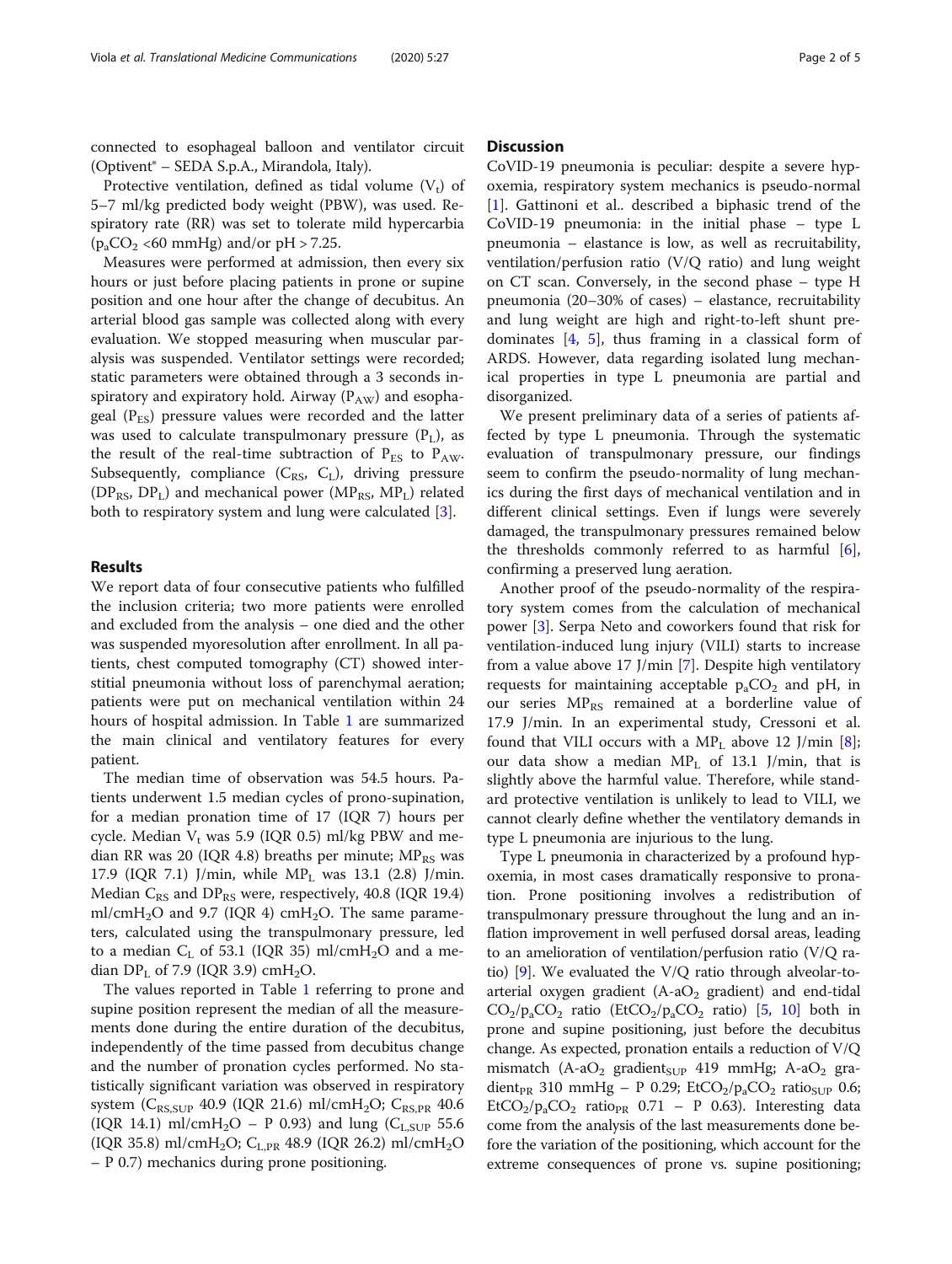<span id="page-2-0"></span>

| Patient 4 | Patient 3 | Patient 2 | dioxide arterial partial pressure; A-aO <sub>2</sub> gradient: alveolar-to-arterial oxygen gradient; EtCO <sub>2</sub> /p <sub>a</sub> CO <sub>2</sub> ratio: end-tidal CO <sub>2</sub> to p <sub>a</sub> CO <sub>2</sub> ratio<br>Patient 1                                            |
|-----------|-----------|-----------|-----------------------------------------------------------------------------------------------------------------------------------------------------------------------------------------------------------------------------------------------------------------------------------------|
|           |           |           | Driving Pressure; C <sub>L</sub> : Transpulmonary Compliance; MP <sub>L:</sub> Transpulmonary Mechanical Power; p <sub>a</sub> O <sub>2</sub> : oxygen arterial partial pressure; F <sub>i</sub> O <sub>2</sub> : inspired fraction of oxygen; p <sub>a</sub> CO <sub>2</sub> : carbon- |
|           |           |           | MP <sub>RS</sub> : Respiratory System Mechanical Power; P <sub>Lend insp</sub> . Transpulmonary Pressure at end inspiration; P <sub>Lend exp</sub> : Transpulmonary Pressure at end expiration; DP <sub>L</sub> : Transpulmonary                                                        |
|           |           |           | expiratory ratio; PEEP: Positive End-Expiratory Pressure; P <sub>latic</sub> Plateau pressure; PEEP <sub>tot</sub> ; total PEEP; DP <sub>Rs</sub> : Respiratory System Driving Pressure; C <sub>Rs;</sub> Respiratory System Compliance;                                                |
|           |           |           | Table 1 Clinical features, vertiliator settings and mechanical measurements of individual patients, in supine and prone position. BMI: Body Mass Index; IE: inspiratory-to-                                                                                                             |

| dioxide arterial partial pressure; A-aO <sub>2</sub> gradient: alveolar-to-arterial oxygen gradient; EtCO <sub>2</sub> /p <sub>a</sub> CO <sub>2</sub> ratio: end-tidal CO <sub>2</sub> to p <sub>a</sub> CO <sub>2</sub> ratio | Patient 1              |                       | Patient 2              | Patient 3             |                        | 4<br>Patient          |                        |                       |
|---------------------------------------------------------------------------------------------------------------------------------------------------------------------------------------------------------------------------------|------------------------|-----------------------|------------------------|-----------------------|------------------------|-----------------------|------------------------|-----------------------|
|                                                                                                                                                                                                                                 | Median (IQR)<br>Supine | Median (IQR)<br>Prone | Supine<br>Median (IQR) | Median (IQR)<br>Prone | Supine<br>Median (IQR) | Median (IQR)<br>Prone | Supine<br>Median (IQR) | Median (IQR)<br>Prone |
| Clinical features                                                                                                                                                                                                               |                        |                       |                        |                       |                        |                       |                        |                       |
| Age                                                                                                                                                                                                                             | $\odot$                |                       | 43                     | 75                    |                        | 65                    |                        |                       |
| Sex                                                                                                                                                                                                                             | Σ                      |                       | Σ                      | Щ                     |                        | Σ                     |                        |                       |
| BM (kg/m <sup>2</sup> )                                                                                                                                                                                                         | 24.5                   |                       | 28,4                   | 31,3                  |                        | 24,8                  |                        |                       |
| Comorbidities                                                                                                                                                                                                                   | $\frac{6}{2}$          |                       | $\frac{1}{2}$          | BPCO                  |                        | $\geq$                |                        |                       |
| Ventilator settings                                                                                                                                                                                                             |                        |                       |                        |                       |                        |                       |                        |                       |
| Tidal volume (ml/PBW)                                                                                                                                                                                                           | 5.9 (0)                | 6.2(0.04)             | 6.1(0.3)               | 5.9 (0)               | 7.4(0.1)               | $7,4\ (0)$            | 5.6 (0.2)              | 5.6 (0)               |
| Respiratory rate (bpm)                                                                                                                                                                                                          | 22(4.5)                | 19.5 (2.5)            | 20(0.3)                | $20(0)$               | $20(0)$                | $20\ (0)$             | 28(5)                  | $25(8)$               |
| I:E (sec)                                                                                                                                                                                                                       | 0.51(0.2)              | 0.48(0.11)            | 0.56 (0.11)            | 0.64 (0.13)           | 0.5(0)                 | 0.5(0)                | 0.43 (0.07)            | 0.53 (0.07)           |
| PEEP (cmH <sub>2</sub> O)                                                                                                                                                                                                       | $12(3)$                | $12(0)$               | 10(1)                  | 11(1)                 | 14(0)                  | 14(0)                 | 10(2)                  | 12(0)                 |
| Respiratory system mechanics                                                                                                                                                                                                    |                        |                       |                        |                       |                        |                       |                        |                       |
| $P_{\text{plat}}(\text{cmH}_2O)$                                                                                                                                                                                                | 19(3)                  | 20(2.1)               | 21.8 (2.3)             | 21.5(1.5)             | 23.6 (0.6)             | 24.7 (0.3)            | 23(2.3)                | $27\,(3)$             |
| PEEP <sub>tot</sub> (cmH <sub>2</sub> O)                                                                                                                                                                                        | 12.4(2.5)              | 12.7(0.4)             | (0.9)                  | 11.7(1.3)             | 14.9(0.2)              | 14.9(0.1)             | 11(3.7)                | 13(2)                 |
| $DP_{RS}$ (cmH <sub>2</sub> O)                                                                                                                                                                                                  | $7\ (0.7)$             | 7.8(1.4)              | 10.9(1.4)              | 9.8(0.2)              | $8.7\ (0.7)$           | 9.8 (0.3)             | 12(1.8)                | 13.8(1)               |
| $C_{RS}$ (ml/cmH <sub>2</sub> O)                                                                                                                                                                                                | 60.1 (6.3)             | 57.2 (17.7)           | 38.3 (3.6)             | 39.8 (0.8)            | 44.6 (4.2)             | 40(1)                 | 35.4 (4.7)             | 33.1 (2.3)            |
| MP <sub>RS</sub> (J/min)                                                                                                                                                                                                        | 16.9 (4.8)             | 16.4(2)               | 15.7 (3.3)             | 15.8 (2.3)            | 17.9(0.1)              | 18.2 (0)              | 25.6 (7.2)             | 27.6 (8.8)            |
| Lung mechanics                                                                                                                                                                                                                  |                        |                       |                        |                       |                        |                       |                        |                       |
| $P_{L}$ end insp (cmH <sub>2</sub> O)                                                                                                                                                                                           | 8.2(3.2)               | 7.9(3)                | 13.5(2.2)              | 16(1.9)               | 11.4(2.6)              | 15.3 (0.2)            | 14.3(1.5)              | 19.6 (7.6)            |
| $P_{L}$ , end exp (cmH <sub>2</sub> O)                                                                                                                                                                                          | 4.4(2.2)               | 3(1.5)                | $4.4~(2)$              | 7.6 (1.6)             | 6.1(2.1)               | 7.7(0.5)              | 5.4(1.7)               | 7.9 (5.8)             |
| $DP_L$ (cmH <sub>2</sub> O)                                                                                                                                                                                                     | 4.4 (2.4)              | 5.2 (2.1)             | 9.2(1.5)               | 8.4(0.3)              | 5.4 (0.6)              | 7.6 (0.6)             | 8.8 (2.3)              | 11.5(1.4)             |
| $C_L$ (ml/cmH <sub>2</sub> O)                                                                                                                                                                                                   | 100.4(54.5)            | 81.5 (23.3)           | 45.2 (7.4)             | 46.5 (1.7)            | 72.8(8.4)              | 51.6 (4.1)            | 47.7 (9.6)             | 39.3 (4.6)            |
| $MP_L (Umin)$                                                                                                                                                                                                                   | 11.8(2.5)              | 12.4(1.2)             | 12.2(1.6)              | 11.6(0.9)             | 12.6(0)                | 13.6 (0.2)            | 16.6 (4)               | 20.1 (6.8)            |
| <b>Blood gas analysis</b>                                                                                                                                                                                                       |                        |                       |                        |                       |                        |                       |                        |                       |
| $P_aO_2$ (mmHg)                                                                                                                                                                                                                 | 90.6 (13.3)            | 84.6 (53.6)           | 75.3 (16.8)            | 82.3 (12.4)           | 141.8 (54)             | 164.6 (16.9)          | 64.5 (17.8)            | 75.9 (16.9)           |
| $\mathsf{F}_1\mathsf{O}_2$ (%)                                                                                                                                                                                                  | 80(22.5)               | 75 (17.5)             | 50 (2.5)               | $50(0)$               | 77.5 (22.5)            | $70\,0$               | 80 (10)                | 80(5)                 |
| $P_aCO_2$ (mmHg)                                                                                                                                                                                                                | 68 (12.1)              | 58.1 (10.1)           | 50.4 (1.5)             | 40.6 (0.2)            | 53 (5.6)               | 45.3 (5.3)            | 52.1 (7.7)             | 53 (10.3)             |
| $\frac{1}{\Delta}$                                                                                                                                                                                                              | 7.23 (0.05)            | 7.28 (0.06)           | 7.38 (0.03)            | 7.41 (0.01)           | 7.35 (0.04)            | 7.37 (0)              | 7.22 (0.05)            | 7.24 (0.06)           |
| A-aO <sub>2</sub> gradient (mmHg)                                                                                                                                                                                               | 386.6 (153.1)          | 325.7 (47.1)          | 219.5 (5.3)            | 223.5 (12.2)          | 344.6 (113.4)          | 277.9 (35.2)          | 372.5 (71)             | 433.9 (82.3)          |
| EtCO <sub>2</sub> /p <sub>a</sub> CO <sub>2</sub> ratio                                                                                                                                                                         | 0.51 (0.09)            | 0.68(0.25)            | 0.84 (0.03)            | 0.84(0)               | 0.64(0.05)             | $(61.0)$ $H(2)$       | 0.58(0.06)             | 0.57 (0.01)           |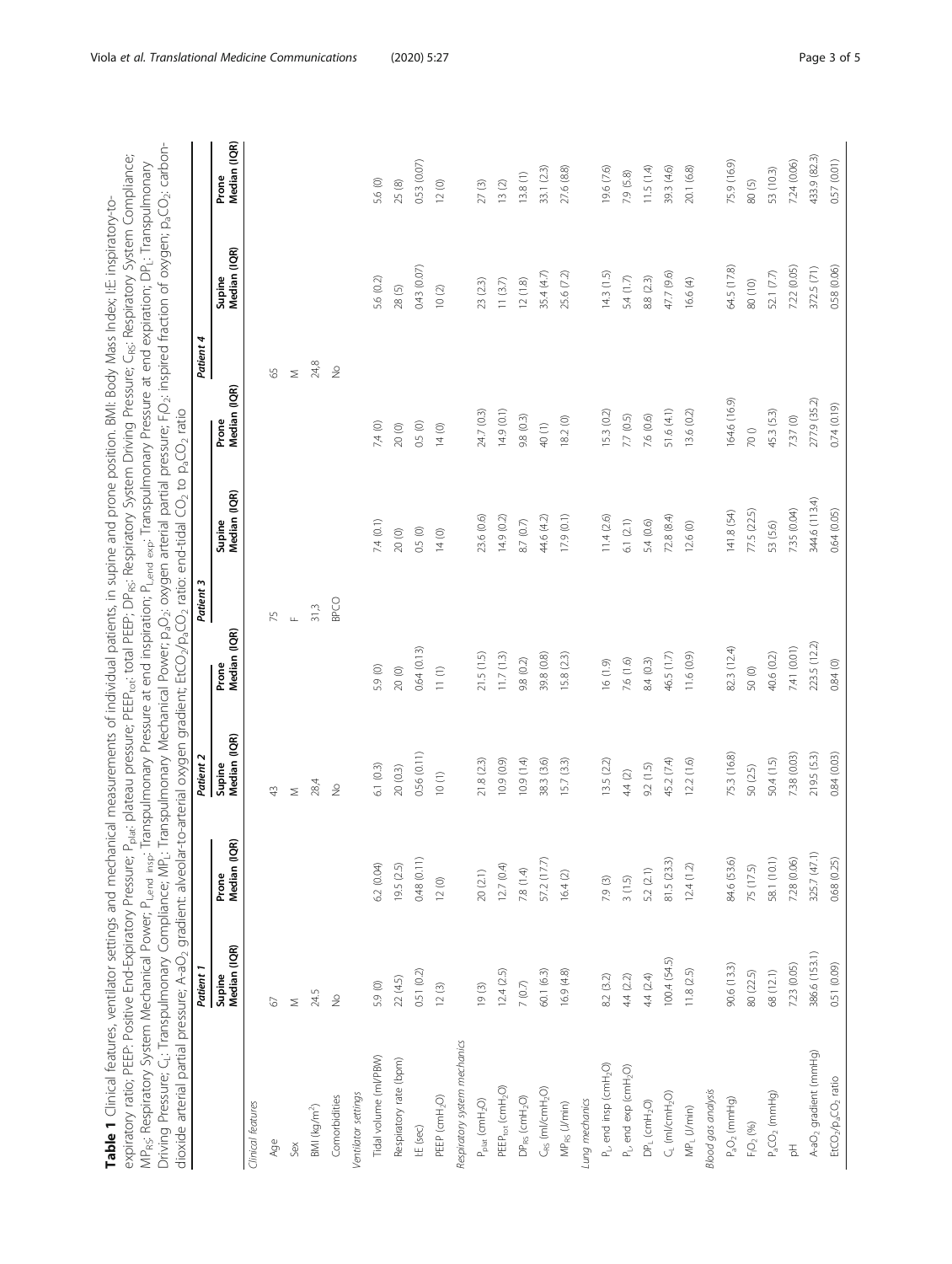indeed, whereas median lung and respiratory compliance in prone and supine position does not substantially differ,  $C_{\text{R}}$  C<sub>L</sub> worsen throughout pronation time ( $C_{\text{R}}$ <sub>S,END</sub>)  $_{SUP}$ 56.3 ml/cmH<sub>2</sub>O vs. C<sub>RS,END</sub> <sub>PR</sub>41.5 ml/cmH<sub>2</sub>O – P 0.37;  $C_{\text{LED}}$  sup80.8 ml/cmH<sub>2</sub>O vs.  $C_{\text{LED}}$  p<sub>R</sub>53.2 ml/  $cmH_2O - P 0.23$ ; see Fig. 1).

In previous studies on primary ARDS, prone positioning was associated with a decrease of chest wall compliance ( $C_{\text{CW}}$ ), but did not substantially affect  $C_{\text{RS}}$  nor  $C_{\text{L}}$ [[9\]](#page-4-0). In a review published in 2018, Guérin and Mezidi investigated the effect of patient positioning on respiratory mechanics in critical patients under mechanical ventilation. Prone position resulted in an increase of  $C_{RS}$ in three of the eight trials analyzed; transpulmonary pressure was measured only in five studies: in two of them,  $C_L$  increased; in the remaining three studies,  $C_L$ was unchanged [[11\]](#page-4-0). There are at least two differences between those studies and our work: first of all, time in prone positioning was considerably lower - from few minutes to 2 hours vs. a median of 17 hours; second, all the studies included patients with "classical" ARDS, whose radiological, mechanical and clinical features differ from CoVID-19 pneumonia.

The effect of prone positioning is currently explained by the "sponge model" [[12\]](#page-4-0). According to this model, the inflammatory alveolar edema that characterizes ARDS exerts a hydrostatic pressure that compresses the dependent dorsal lung parenchyma and squeezes out the gas content; prone positioning causes a reversal of this condition: edema tends to compress the ventral lung fields, promoting the reopening of the dorsal areas. This phenomenon accounts for the dubious impact of prone positioning on  $C_{RS}$  and  $C_L$ . According to radiological data, in early CoVID-19 pneumonia the edematous com-

The clinical consequence of this pseudo-normal behavior of respiratory mechanics during prone position

verify this theory.

ponent is less represented and it may be assumed that, as the sponge model fails, the pathophysiological basis of the pronation effect will change. The reasons why  $C_{\text{L}}$ and consequently  $C_{RS}$  decrease during prone positioning in CoVID-19 patients have yet to be investigated: a hypothesis could be that pronation carries out a reorganization of incipient lung edema with a resulting increase in lung elastance. CT studies, as well as the application of electric impedance tomography, may help to